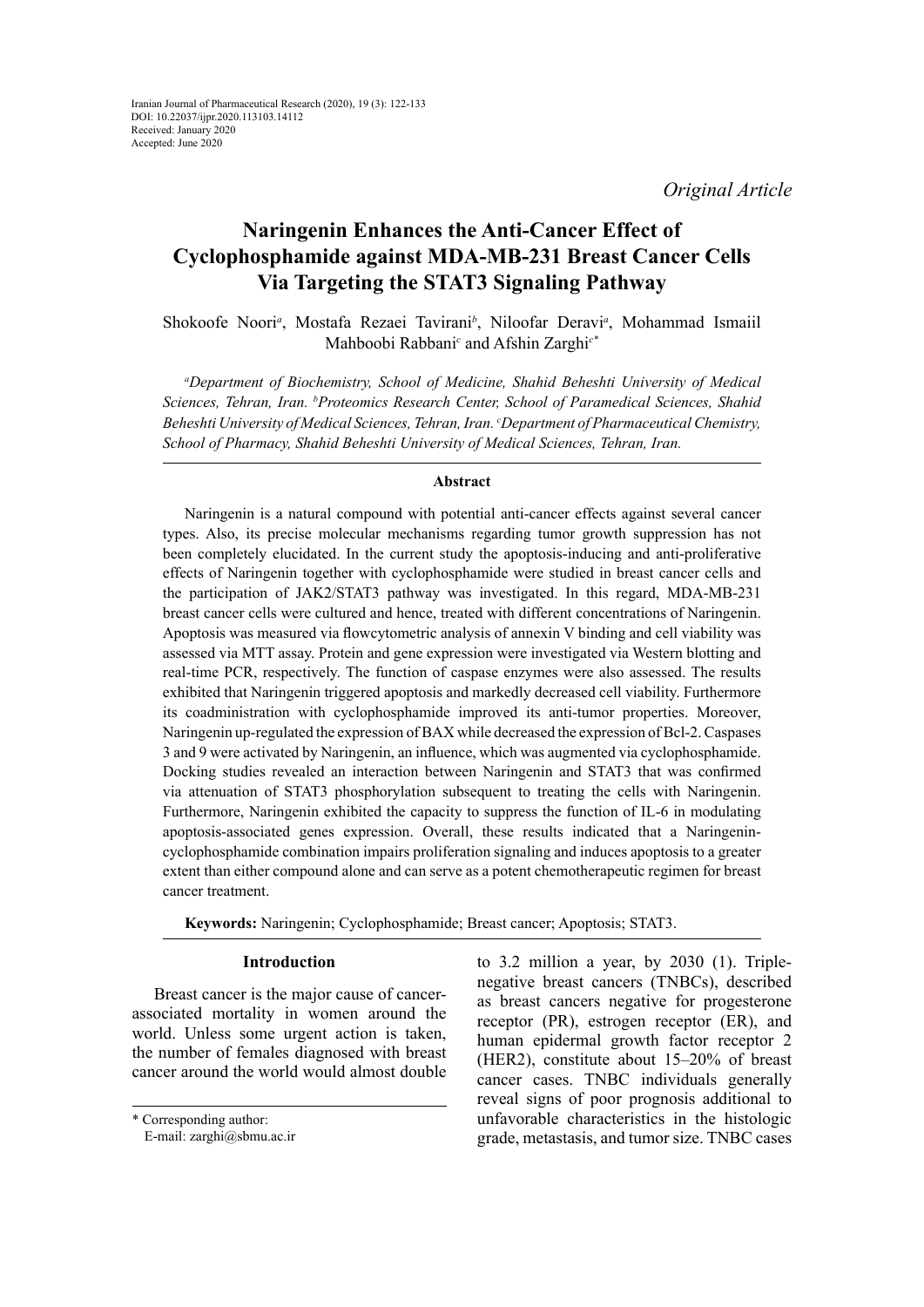still rely on radiotherapy and chemotherapy for the disease management, despite the improvements in breast cancer therapy (2). Presently available therapies for breast cancer such as surgery, chemotherapy, and radiotherapy have not declined the mortality ratio of patients diagnosed with breast cancer significantly. This leads to chemoresistance, radioresistance, and several toxic side effects (2-4). Most of the synthetic tumor chemotherapeutics are reported as cytotoxic. Moreover, several complications can arise after surgical or radiation therapies of breast cancer, such as neuropathy, cardiovascular disease, and axillary vein thrombosis (3, 5). Consequently, the discovery of new effective approaches to treating individuals with breast cancer is urgently needed. Nowadays discovering chemotherapeutic agents capable of killing cancer cells via apoptosis induction is regarded as a novel approach for cancer therapy (6). Several anti-tumor agents have been established from natural products (7). Flavonoids have been recently investigated regarding their various pharmacological functions such as anti-oxidant, anti-bacterial, anti-mutagenic, anti-angiogenic, anti-allergic, anti-inflammatory modulators of the enzymatic activities, as well as anti-cancer activities. Therefore, flavonoids have been considered as potent tumor chemopreventive agents (8). Naringenin (Nar), which is a naturally occurring flavonoid in citrus fruits, has been evidenced to reveal several pharmacological effects including anti-inflammatory, antiatherogenic, anti-mutagenic, hepatoprotective, as well as anti-cancer functions (9-11). Recent studies have evidenced that Nar can induce apoptosis in human cancer cells, although it demonstrates no toxic influence on normal cells when used at a similar dose (12-14). Cyclophosphamide (Cpm) is one of the most widely used alkylating agents, evidenced to have cytotoxic and immunosuppressive functions. However, Cyclophosphamide is proved to have common side effects including bone marrow suppression, sterility, infection, alopecia, hemorrhagic cystitis, and bladder malignancy (15-18). Despite the new tendency to replace old medications with the new expensive ones, recent investigations have demonstrated that some medications such

123

as Cpm may be effective for breast cancer treatment especially in combination with other anti-tumor compounds (19, 20). Previous articles have evidenced the elevation of IL-6 in the tumor microenvironment, in several types of cancers including breast cancer. IL-6 can alter many aspects of tumorigenesis via affecting cellular metabolism, proliferation, survival, metastasis, apoptosis, and angiogenesis via activating the JAK2/STAT3 pathway (21). Inhibition of STAT3/JAK2 pathway has been formerly proved to induce apoptosis in cancer cells (22). In the current study, to reduce the side effects of Cpm in breast cancer treatment, we used a lower than normally used dose of Cpm in combination with Nar and investigated the effect of their combination on apoptosis and cell viability in the human breast cancer cell line MDA-MB-231, which is a model of TNBC, regarded as one of the most therapy-resistant, aggressive, and metastatic tumors. Furthermore, we studied the effectiveness of Nar in modulating IL-6 mediated modifications in apoptosis resulting in the inhibition of STAT3 signaling pathway.

## **Experimental**

## *Molecular docking investigations*

To detect whether Nar has the ability to bind to the SH2 domain of STAT3 directly, the pharmacophore model was constructed in accordance to the three-dimensional structure of STAT3β homodimer-DNA complex (PDB: 1BG1) (23). In order to create the pharmacophore model, the sequence matching residues M586-F716 of STAT3β, constituing its SH2 domain, was considered as the receptor. This receptor-based pharmacophore model was generated via software Autodock Vina.

## *Cell culture and treatment*

MDA-MB-231, the human breast cancer cell line was obtained from the Cell Bank of Pasteur Institute (Tehran, Iran). The cell lines were grown in penicillin (100 U/mL)/ streptomycin (100 μg/mL) and RPMI 1640 medium supplemented with 10% fetal bovine serum (FBS). All cell lines were subsequently maintained in a humidified atmosphere with 5% CO2 at 37 °C for 24 h or 48 h. The materials used for cell culture were purchased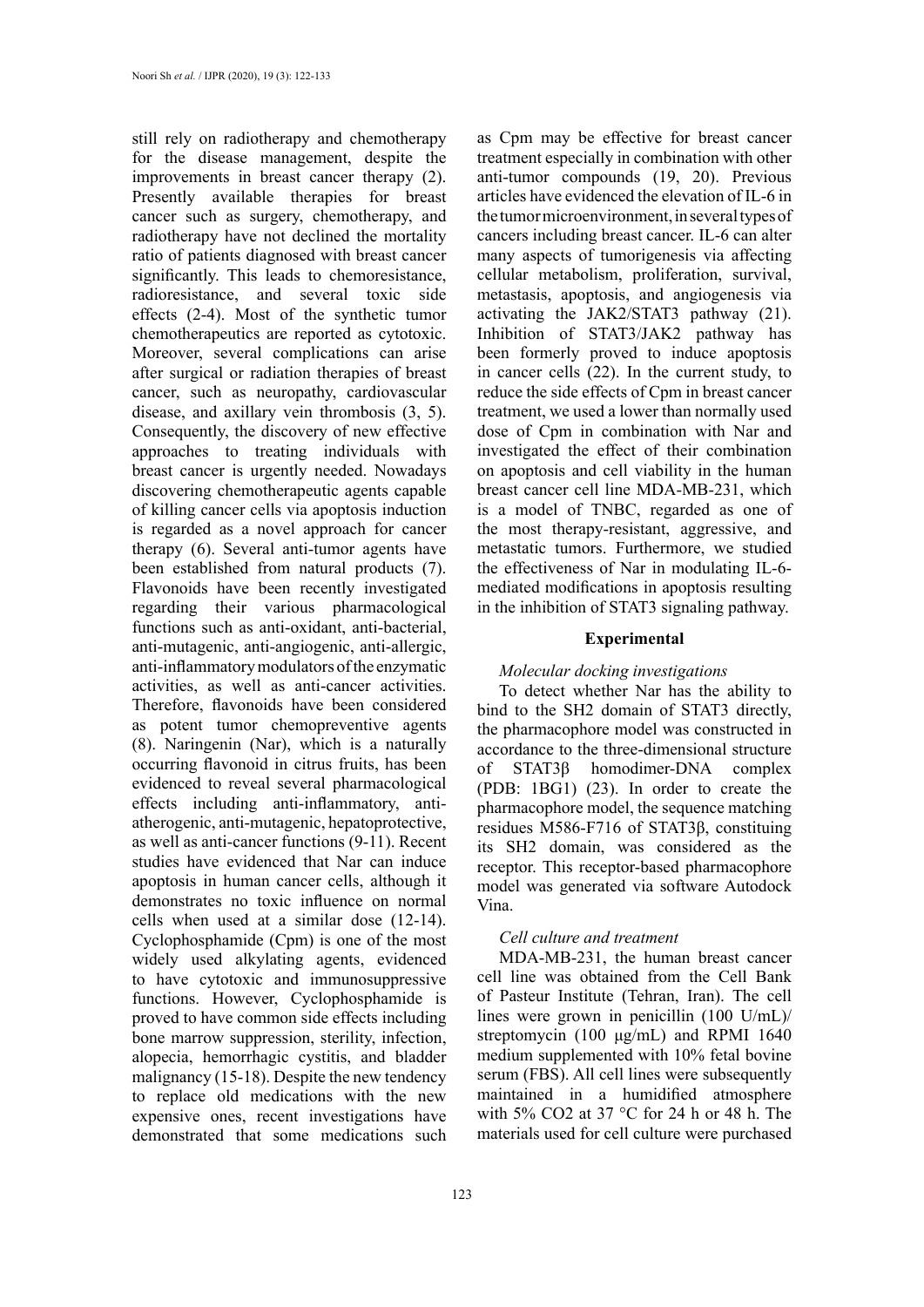from Gibco, UK. Cyclophosphamide and Naringenin were obtained from Baxter Oncology GmbH (Germany) and Sigma-Aldrich (Germany), respectively.

## *Cell viability*

Cell viability was measured in accordance to the manufacturer's protocol, employing the Vybrant MTT cell proliferation assay kit (Thermo Fischer Scientific, USA), which contained 3-(4,5-Dimethylthiazol-2-yl)- 2,5-diphenyltetrazolium bromide (MTT), a water-soluble tetrazolium salt. With a total volume of 200 µL per well, exponentially growing MDA-MB-231 cells were seeded at the density of  $2 \times 10^4$  cells/well into 96-well tissue culture plates. Afterwards, different concentrations of Cpm (0-40 μM) and Nar (0- 500 µM) were added. In order to evaluate the effect of the combination of Cpm and Nar on the cell viability, 100-300 μM concentrations of Nar together with 8 μM concentration of Cpm were applied. Subsequently, the cells were maintained at 37 °C for 24 and 48 h. The quantity of the created soluble formazan was determined via measuring the absorbance at 490 nm employing plate reading spectrophotometer (PerkinElmer, USA).

## *Real-time PCR*

Some full-length sequences of the genes of interest, such as JAK2, STAT3, B cell lymphoma 2 (Bcl-2), and Bcl-2 associated X protein (BAX) were extracted from NCBI database hence employed for primer design via Primer Express software v1.5 (Applied Biosystems). Total RNA was obtained from the cells employing the RNeasy mini kit (Qiagen, Germany), in accordance to the manufacturer's protocol. In order to synthesize complementary DNA (cDNA) strand from the 1 µg/mL solution of single-stranded RNA, oligo-d(T)15 primer (Roche Applied Sciences, Germany) additional to M-MLV reverse transcriptase, encoded by Moloney murine leukemia virus (M-MLV RT, Gibco) were employed. Real-time PCR analyses were conducted on cDNA samples via SYBR-green master mix (Ampliqon, Denmark) employing ABI PRISM 7900HT (Applied Biosystems, USA) under thermocycling conditions. A separate heating phase for 15 minutes at 95

°C, followed by 40 cycles of 95 °C for 15 s (denaturation phase) additional to 60 °C for 30 s (extension phase/annealing phase). Moreover, melt curve analysis was conducted for each of the genes to confirm the specificity of the primers and lack of the non-specific products. The final data were analyzed via the  $2$ <sup>- $\Delta$  $\Delta$ C<sup>t</sup> method with the use of GAPDH as the</sup> normalizer.

#### *Flow Cytometry*

The effectiveness of Nar on apoptosis was evaluated via employing a FITC/annexin-Vpropidium iodide (PI) kit (apoptosis detection kit; R and D Systems) in accordance to the manufacturer's protocol. The MDA-MB-231 cells were all treated with Cpm or  $(8 \mu M)$  Nar  $(200 \mu M)$  or their combination. Hence the treated cells were centrifuged (1000 g) at room temperature (18-24 °C) for 5 min, washed once with the 5 mL phosphate-buffered saline (PBS) and subsequently, resuspended in the binding buffer. Five microlitres of PI and 5 µL of FITC-annexin V were added to the cell suspension hence, incubated for 10 min at room temperature in the dark. Analysis of FITC-Annexin V binding was conducted on a FAC scan flow cytometer (BD Biosciences) with an excitation wavelength of 488 nm additional to an emission wavelength of 350 nm. The tests were carried out in three separate experiments. PI negative/Annexin V positive cells were presented as early apoptotic cells while the cells were positively stained by both PI and Annexin V presented as late apoptotic cells. PI positive/Annexin V negative cells were demonstrated as necrotic cells.

## *Western blot analysis*

The MDA-MB-231 cells were all seeded in 6 well culture plates hence, permitted to adhere to the plate overnight. Afterwards, subsequent to treatment with IL-6  $(50 \text{ ng})$ mL), the cells were all incubated with Nar solution (200  $\mu$ M) for 4 h. The cells were then, harvested via centrifugation for 10 min, and washed twice with PBS additionally suspended in RIPA lysis buffer (Thomas Scientific Inc., USA) for the preparation of whole-cell lysates. The lysates were hence, centrifuged. Additionally the supernatant was employed for the Western blot analysis. To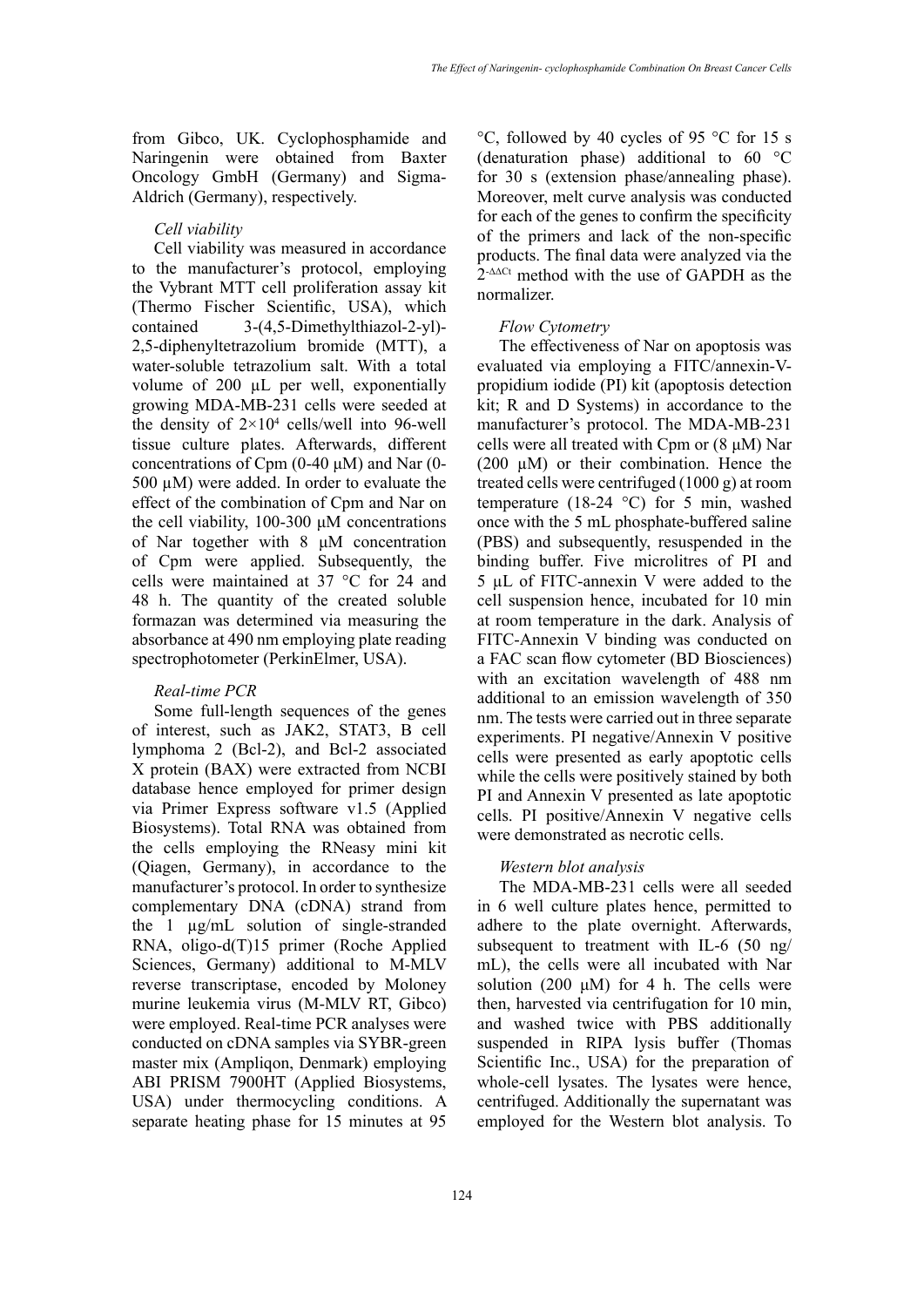evaluate protein content, Bicinchoninic acid (BCA) assay kit (Thermo Fisher Scientific, UK) was employed. The samples were hence, loaded into 10 % SDS-PAGE (40 µg total protein/lane) and afterwards, transferred onto a polyvinylidene fluoride (PVDF) membrane (Millipore, USA) via electroblotting. The membranes were all blocked with 5% non-fat milk for 1 h at room temperature. Hence, the membranes were incubated at 4 °C overnight with 1:1000 dilution of the primary antibodies against β-actin (Sigma-Aldrich, Germany), STAT3 (Cell Signaling, Danvers, USA), and phosphorylated STAT3 (Cell Signaling, Danvers, USA). The membranes were all incubated with corresponding horseradish peroxidase (HRP)-conjugated anti-mouse IgG (Santa Cruz Biotechnology, UK) at room temperature for 1 h, in the dark. Immunoblots were assessed employing an enhanced chemiluminescent kit (SuperSignal, Thermo Fisher Scientific, UK). To quantitate the density of the visualized bands ImageJ software (NIH, Bethesda, USA) was employed.

## *Measurement of caspase function*

In order to analyze the role of caspases in Nar induced apoptosis, the MDA-MB-231 cells were all lysed in lysis buffer (0.02 M Tris HCl pH 7.4, 250 mM sucrose, 1% Triton X-100, 1 mM EGTA, 1 mM EDTA, 1 mM DTT and 150 mM NaCl) for 30 min at 4 °C with vortexing. Afterwards, for the respective caspase assay, a 200-μg sample of cell lysate protein was mixed in the assay buffer (0.1% CHAPS, 25 mM HEPES pH 7.5, 5% sucrose, 2 mM EDTA, and 5 mM DTT) in a final volume of 100 μL, followed by addition of 10 μL of 2 mM of the substrate caspase-3 (Z-DEVDpNA), caspase-9 (Ac-LEHD-pNA) or caspase-8 (Z-IETD-pNA). This reaction mixture was hence incubated for 30 min at 37 °C. Moreover, liberated p-nitroaniline (pNA) was assessed with a SpectraMAX 190 Microplate Reader (Sunnyvale, CA, USA) at 405 nm.

## *Statistical Methods*

The Data are presented as the mean  $\pm$ standard deviation (SD). Statistical data analyses were conducted employing oneway analysis of variance (ANOVA) followed by Duncan's multiple range test for posthoc assessment by SPSS  $17.0$ .  $P < 0.05$ was regarded to demonstrate a statistically significant difference, for all analyses.

## **Results**

*Cytotoxic effects of Nar, Cpm, and their combination on MDA-MB-231 breast cancer cells*

In accordance to the levels of formazan formation in the MTT assay the cytotoxic effects of Nar on breast cancer cells were detected. As demonstrated in Figures 1A and 1B, Nar induced a dose-dependent reduction in the survival of the MDA-MB-231 cells. The effects of Cpm on the cell viability was also investigated and it was revealed that a 24-hour treatment of the MDA-MB-231 cells with Cpm led to a significant reduction in the survival rate of the MDA-MB-231 breast cancer cells (Figure 1C). After the incubation time with Cpm was increased to 48h, the cell viability was further declined (Figure 1D).

Furthermore, cell viability was detected in response to the combination of Nar and Cpm. As demonstrated in Figure 1E, the coadministration of Cpm and Nar led to a more considerable decline in the cell survival rate compared to Cpm alone in the MDA-MB-231 cells. Increased dose of Nar combined with 8 μM Cpm further decreased the cell viability (Figure 1F).

*Effects of Nar, Cpm, and their combination on apoptotic death of MDA-MB-231 breast cancer cells*

Subsequently, the induced cell death was analyzed in the cells, which received Cpm, Nar, or the combination of both compounds. As presented in Figure 2, a significant increase in both the late and early-stage apoptotic cells was noticed subsequent to incubation with 200 μM of Nar for 48 h. The population of necrotic cells was markedly lower in the group of cells that only received Nar. Coadministration of Nar and Cpm markedly increased the population of cells in both late and early apoptosis compared to the control cells, Although, population of cells in the early apoptosis was markedly higher in cells, which were treated with both Cpm and Nar compared to each separate treatment (Figure 2).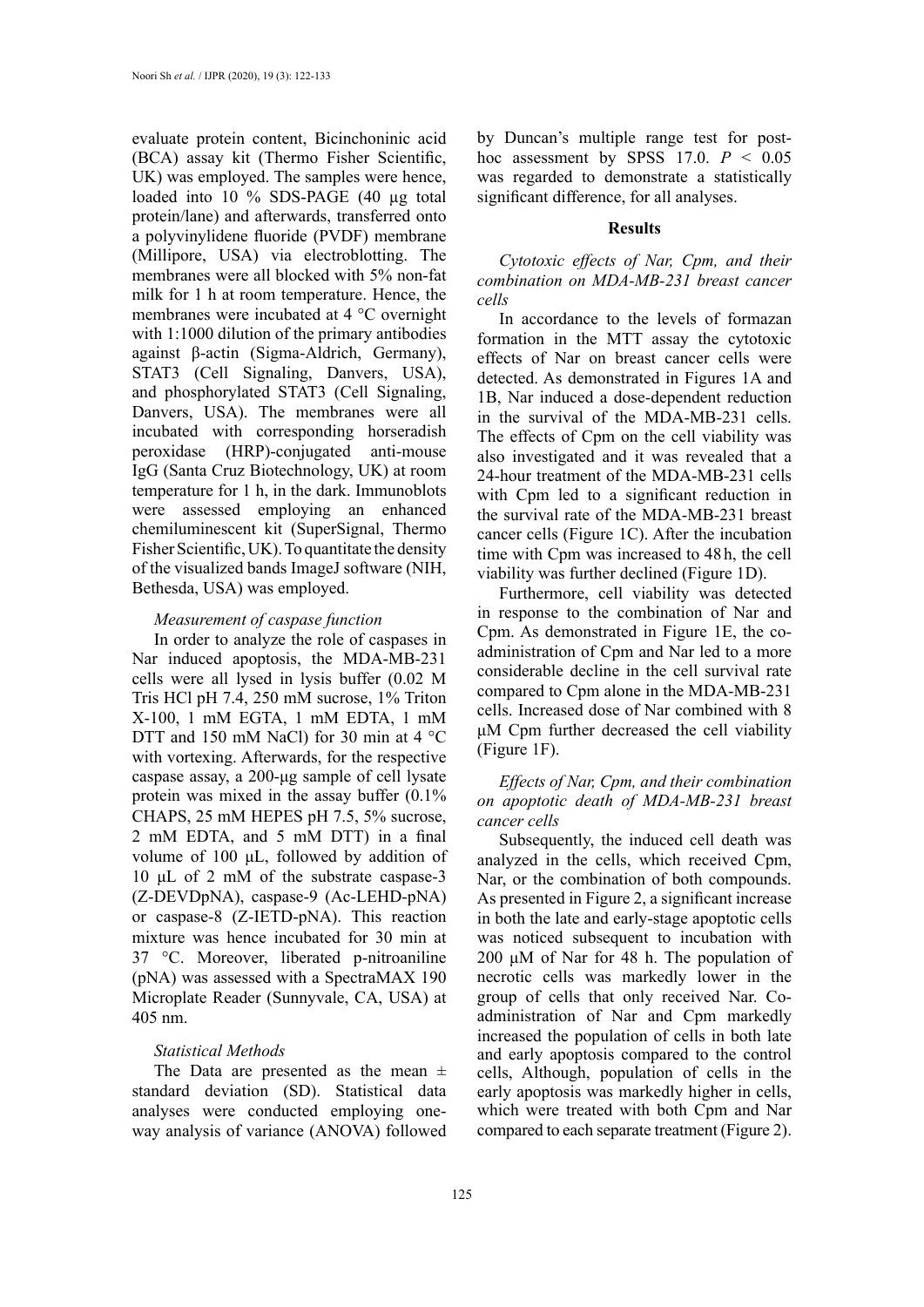

The population of necrotic cells was markedly lower in the cells treated with Nar comparing to those that were treatred with Cpm in combination with Nar (Figure 2).

**Figure 1.** The effects of Naringenin after (A) 24 h and (B) 48 h, cyclophosphamide after (C) 24 h and (D) 48 h, and their combination after (E 24 h and (F) 48 h, on the cell viability of MDA-MB-231 cells. The presented results are the mean  $\pm$  SD of at least three individual experiments.  $^{*}P$  < 0.05,  $^{*}P$  < 0.01,  $^{**}P$  < 0.001.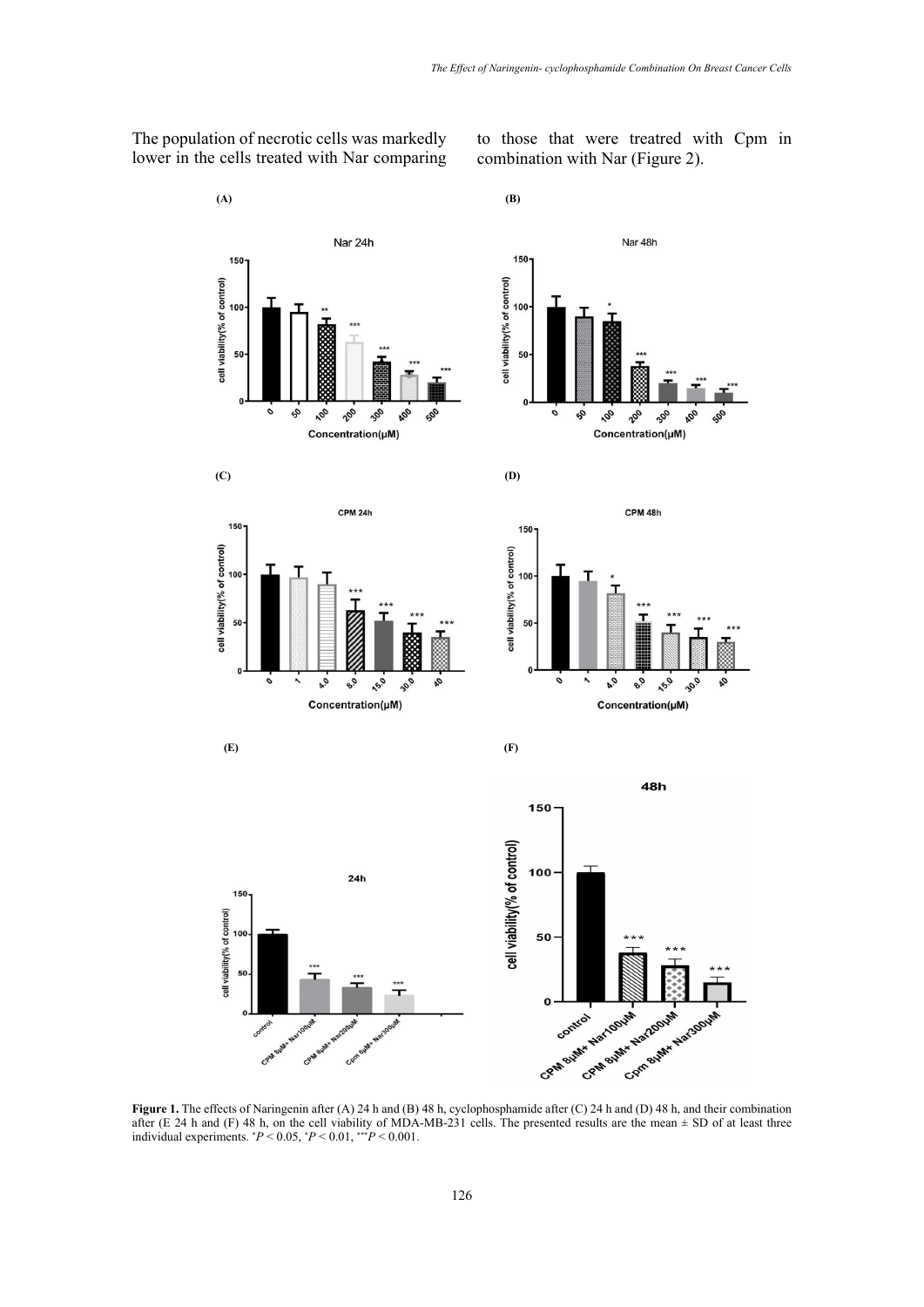

**Figure 2.** The data of the flow cytometric analysis of the cell death in MDA-MB-231 cells receiving Naringenin (200  $\mu$ M), cyclophosphamide (8 μM) and their combination, comparing with control cells. \* *P* < 0.05, \*\**P* < 0.01, \*\*\**P* < 0.001.



**Figure 3.** The effect of Naringenin alone or in combination with cyclophosphamide on IL-6-induced modulation of the protein expression of (A) BAX and (B) Bcl-2 The demonstrated results are mean  $\pm$  SD of at least three individual experiments.  $P < 0.05$ ,  $P$  $< 0.01,$  \*\*\* $P < 0.001$ .



ef of Naringenin and Cyclophosphamide treatment on the activation of caspases 9, and 3. The demonstrated results are the mean  $\epsilon$ **Figure 4.** Effect of Naringenin and Cyclophosphamide treatment on the activation of caspases 9, and 3. The demonstrated results are the mean  $+$  SD of at least three individual experiments  $*P < 0.05$   $*$   $P < 0.01$   $*$   $*$ the mean  $\pm$  SD of at least three individual experiments.  $P < 0.05$ ,  $P < 0.01$ ,  $P < 0.001$ .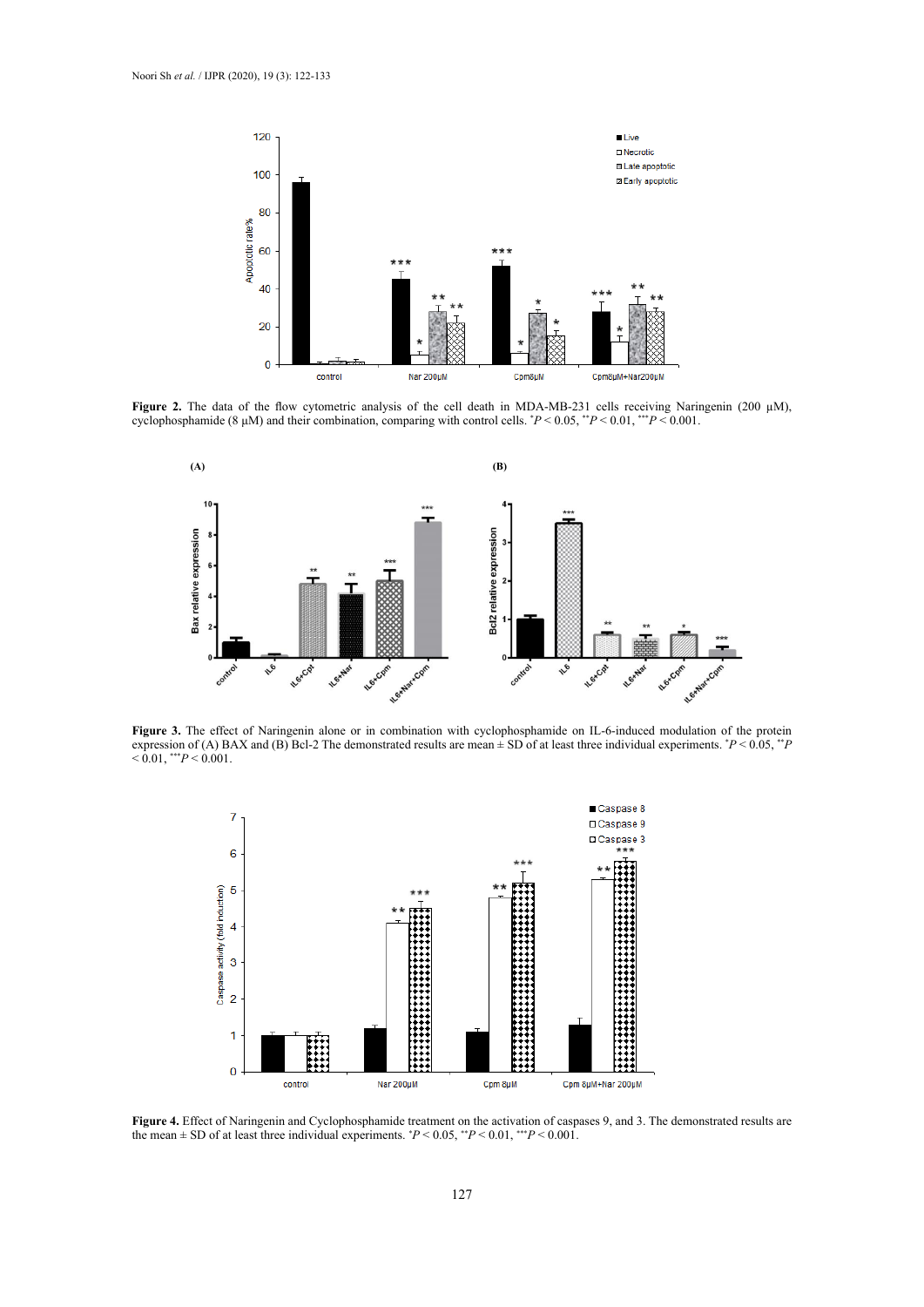*Effects of Nar, Cpm, and their combination on the Induction of apoptosis inducing proteins in MDA-MB-231 breast cancer cells*

Bcl-2 protein family exerts a crucial role in the death or survival of a cell. Additionally it is the target of several anticancer agents. It is evidenced to have anti-apoptotic functions. In contrast, Bax is known as apoptosis inducing protein, which serves as an enhancer of cell death. The balance between Bcl-2 and Bax protein levels is crucial for the regulation of cell death (24, 25).

Nar was revealed to induce apoptosis of breast cancer cells; hence, the expression of different apoptosis-associated genes including Bcl-2 and Bax were analyzed in order to achieve a better understanding of how Nar exerts cytotoxic influence and induces apoptosis.

IL-6 had the ability to decrease BAX expression, which is an efficient proapoptotic factor, while it induced Bcl-2 expression as a potential anti-apoptosis factor (Figures 3A and 3B). Cpm altered the influence of IL-6 on both Bcl-2 and BAX significantly. Additionally, Nar inhibited the influence of IL-6, as a result, it decreased the expression of Bcl-2 significantly to lower than its normal level. Nar had the ability to suppress the influence of IL-6 on BAX and markedly induce its expression. A group of cells were treated by a combination of Cpm, Nar, and IL-6. The highest increase in the expression of Bax was noticed in this group. Since IL-6 exerts its influence on breast cancer cells via JAK2/STAT3 pathway, the inhibitory effect of Nar-Cpm combination on IL-6 influence further proves its ability to target JAK2/STAT3 signaling pathway. The drug combination effect was even stronger than the effect of cryptotanshinone (Cpt), which is a specific inihibitor of the STAT3 phosphorylation (Figures 3A and 3B).

# *Effects of Nar, Cpm, and their combination on the activation of caspases 3, 8 and 9*

Generally, cells go through apoptosis through the intrinsic (mediated by mitochondrial) or extrinsic (mediated by death receptor) pathways. In the intrinsic apoptotic pathway, both external and internal stressors would cause the release of the apoptotic proteins from mitochondria that together with

Apaf-1, can activate caspase-9. The extrinsic pathway is mediated via binding of the death receptors of cell surface with their relevant ligands that can result in the activation of caspase-8 and/or -10. Caspase-10, -9, and -8 are initiator caspases, since they can begin the activation of effector caspase-7 and -3, thus triggering an apoptotic cascade of caspase (6).

As previously mentioned, Nar had the ability to induce apoptosis efficiently and also enhance the expression of cell death correlated factors. Because the chief apoptotic pathways are executed via caspases such as 9, 8, and 3, the functions of these caspases were investigated in response to Nar. Both Nar and Cpm activated caspases 3, 9 markedly (Figure 4). Although neither of the compounds activates caspase 8, Nar and Cpm had an additive effect on the activation of the caspases. A more marked effect on the caspase activation was induced after treating the cells by a combination of Cpm and Nar (Figure 4).

# *Inhibitory effects of Nar, Cpm, and their combination on JAK2/STAT3 pathway*

As previously mentioned, Nar had the capacity to inhibit the influence of IL-6 on gene expression. Because IL-6 functions via JAK2/ STAT3 pathway, it was formerly hypothesized that Nar had the capacity to modify the STAT3 activity and expression. Subsequent to treatment with Nar and IL-6 additional to Cpt or Cpm, the mRNA expression of both JAK2 and STAT3 was analyzed. The expression of neither STAT3 nor JAK2 was significantly influenced by IL-6. Addition of Nar or Cpm, separately, could not markedly alter the gene expression of the two mentioned signaling proteins. This exhibits that the regulation of the gene expression by IL-6 and Nar or Cpm separately, is not achieved at the transcriptional level.

However, Nar-Cpm combination significantly influenced both JAK2 and STAT3 gene expression (Figures 5A and 5B), demonstrating that these compounds together can modulate JAK2 and STAT3 at the transcriptional level.

Analysis of the docking scores suggests good theoretical affinity of the Nar to the enzyme active site. Nar was found to be docked into the native hot spot pTyr705 site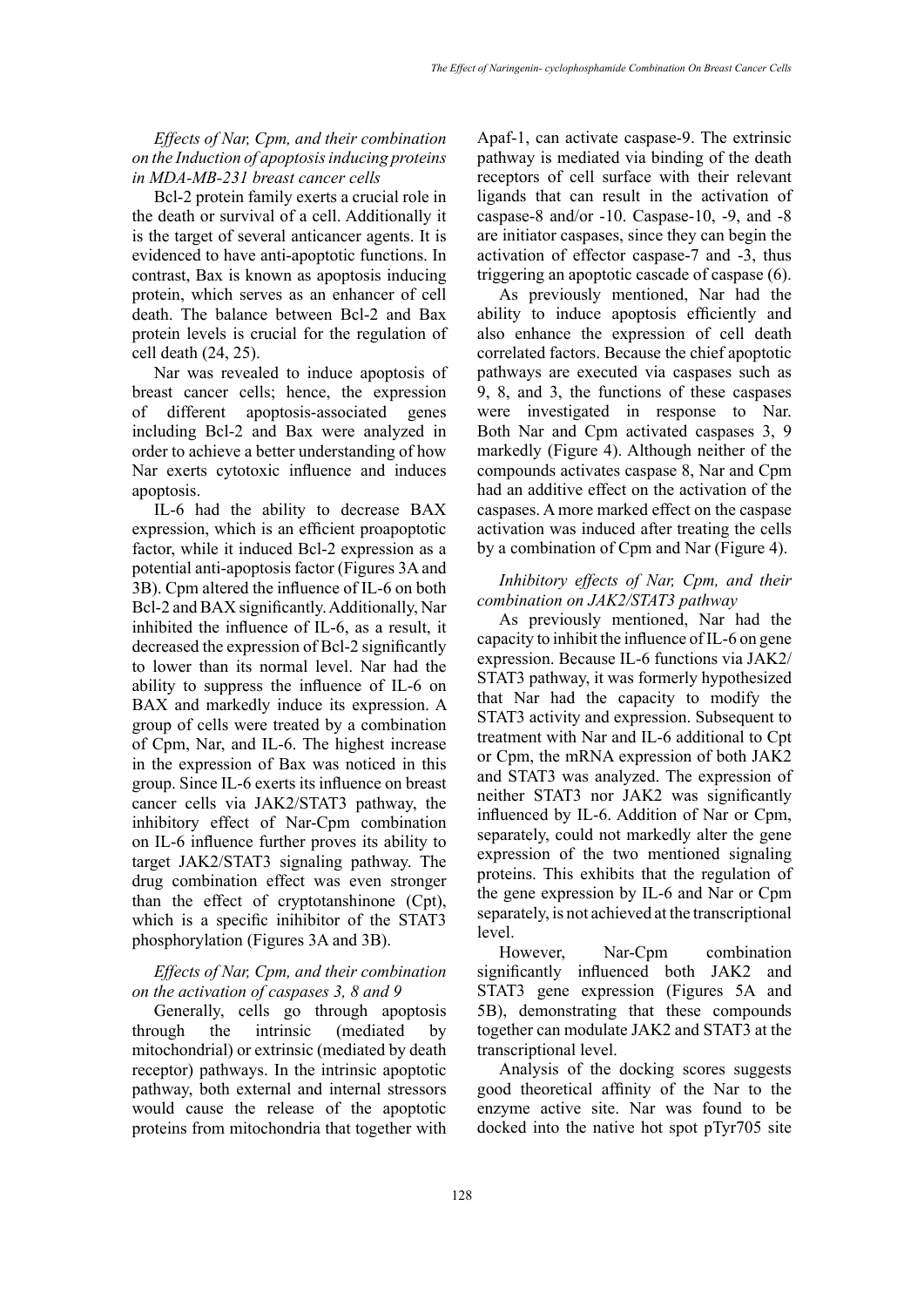and side pocket of the STAT3 SH2 domain with a binding energy of "-6.3 kcal/mol". A visual inspection of the Nar docked pose in the 1BG1 crystal structure revealed that extra hydrogen bonding interactions are made with the Lys591 and Ile634, at the distances of 2.56 and 2.86 A°, respectively, while the extra aryl group also fills the hydrophobic pocket. In addition, a phenolic OH moiety, introduced as an extra pharmacophoric point, was in hydrogen bond distance to the OH side group of Ser613. Hence, Nar has been hypothesized as a specific antagonist of the STAT3 SH2 domain.



 **Figure 5.** The effect of Naringenin combined with IL-6 and Cyclophosphamide on (A) JAK2 and (B) STAT3 gene expression comparing to the cells treated with IL-6 and control group. The demonstrated results are the mean  $\pm$  SD of at least three individual experiments.  $P < 0.05$ .



Figure 6. Docked pose of Naringenin in the 1BG1 crystal structure. Naringenin binds by three hydrogen bonds (blue dashed lines) with Ser613, Lys591, and Ile634.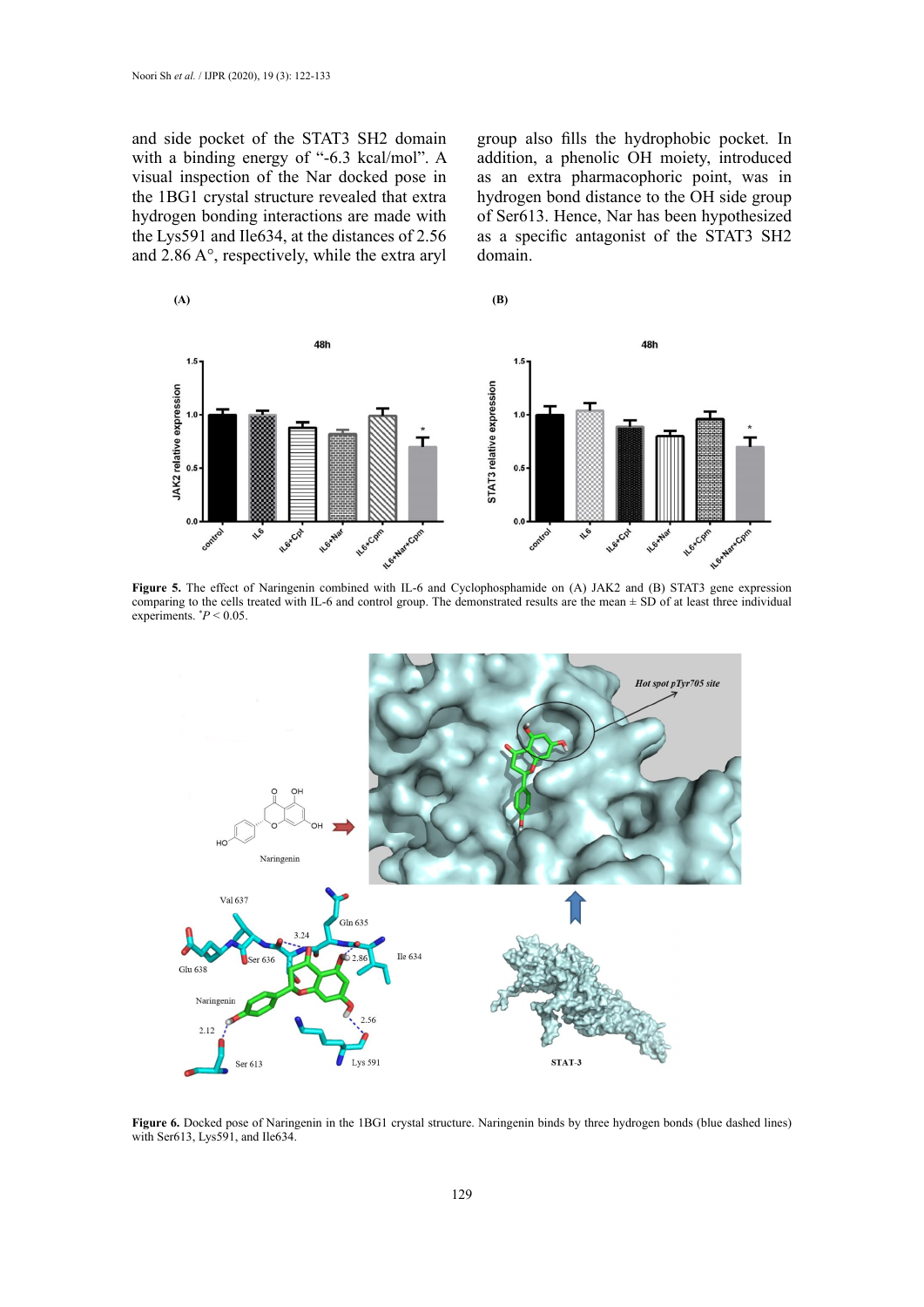The reported rate of Nar inhibitory effects against STAT3 activity led us to docking studies in order to explain in depth the interactions between ligand and protein. In order to evaluate whether Nar is a direct inhibitor of the STAT3 SH2 domain, the STAT3β homodimer-DNA complex (PDB: 1BG1) was used for docking (23). The sequence corresponding to residues M586-F716 of STAT3β, comprising its SH2 domain, was taken into account as the receptor. Docking was carried out using the autodock VINA® program. In compliance with the best results predicated by the VINA scoring feature, the most stable docking model was chosen (Figure 6).

STAT3 is evidenced to be activated by phosphorylation (26). Consequently, in the [subsequent step,](https://www.powerthesaurus.org/subsequent_step/synonyms) MDA-MB-231 cells were pre-treated with IL-6, hence treated with Nar and the phosphorylation of STAT3 was

 **(A)**

investigated via Western blotting employing specific antibody against the phosphorylation form of STAT3.

IL-6, which was formerly evidenced for increasing STAT3 phosphorylation (27). As demonstrated in Figure 7, treatment with IL-6 was used as a positive control and induced a considerable increase in the phosphorylated form of STAT3 [in](https://www.powerthesaurus.org/whereas/synonyms) spite of Cpt, which is a specific inihibitor of the STAT3 phosphorylation and therefore, suppressed the phosphorylation of STAT3. Although, Cpm did not affect the Phosphorylation of STAT3 significantly, Nar was able to markedly reduce STAT3 phosphorylation, an effect that was augmented via addition of Cpm. Co-administration of Cpm and Nar was even more effective in the suppression of STAT3 phosphorylation. None of the compounds affected the expression of STAT3 protein (Figures 7A and 7B).



 **(B)**



Figure 7. Phosphorylation status of STAT3 subsequent to treatment of cells with Cryptotanshinone, Naringenin alone or in combination with Cyclophosphamide in  $(A)$  a representative blot and  $(B)$  its densitometric analysis. Untreated cells, were employed as negative  $\frac{1}{2}$ control, treatment with IL-6 served as positive control, and B-actin protein level was used as the normalizer.

with IL-6 served as positive control, and  $B-$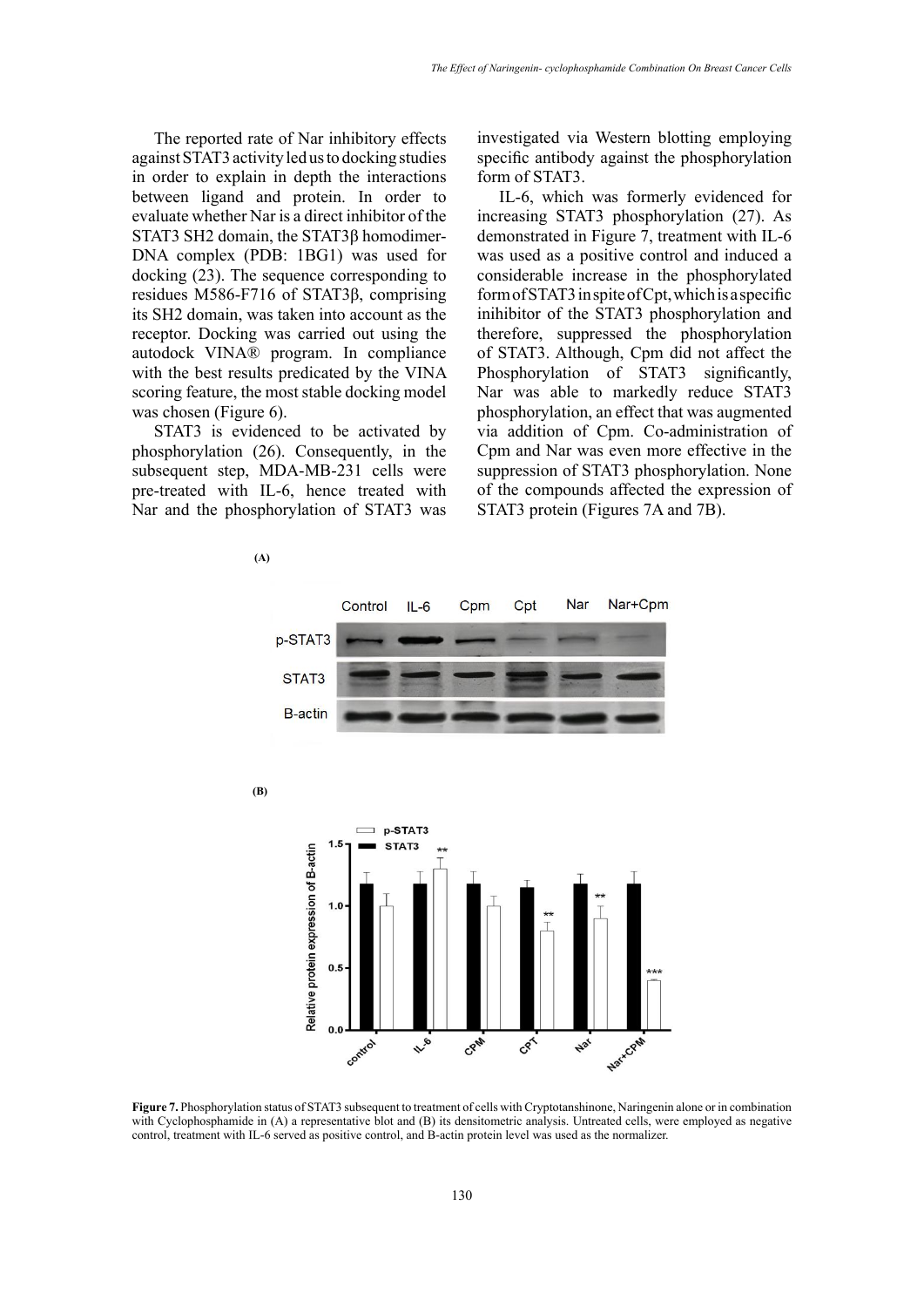## **Discussion**

In spite of significant advances in the breast cancer treatment, present conventional therapies for this illness still involve various limitations (28). Therefore, new therapeutic approaches including novel or improved combination chemotherapy strategies are urgently required to effectively modulate several carcinogenic mechanisms. Apoptosisinducing and anti-proliferative influences against breast cancer cells have been formerly described for the [grapefruit](https://www.sciencedirect.com/topics/biochemistry-genetics-and-molecular-biology/grapefruit) flavanone [Nar](https://www.sciencedirect.com/topics/biochemistry-genetics-and-molecular-biology/naringenin) (1, 29). Nar has also been evidenced to sensitize cancer cells to different anticancer compounds. For example, Nar enhances the efficacy of tamoxifen against breast cancer cells and hesperetin in pancreatic cancer (30, 31). In the current study, we demonstrated that [Nar](https://www.sciencedirect.com/topics/biochemistry-genetics-and-molecular-biology/naringenin) in combination with a low dose of Cpm can reduce cell viability in MDA-MB-231 breast cancer cells more effectively than either compound alone. Our results proved the strong cytotoxic effect of Nar-Cpm combination on human breast cancer cells by revealing that the co-administration of Nar and Cpm led to a more considerable decline in the viability of MDA-MB-231 breast cancer cells compared to Cpm alone.

As previously mentioned, initiation of apoptosis pathways additional to targeting the lesions, which suppress apoptosis are among effective ways for cancer treatment (32). To the best of our knowledge, in the present study, for the first time we demonstrated that the Nar-Cpm combination induced apoptosis more competently and revealed a much greater potent anti-proliferative effect against human breast cancer cells than either compound alone, suggesting that the mentioned combination could be considered as an appropriate candidate for breast cancer therapy. Moreover, our results for the first time demonstrated that Nar markedly enhanced the expressions of BAX, a major pro-apoptotic mediator, and furthermore, reduced the expression of Bcl-2 as the main anti-apoptotic factor in breast cancer cells. Lim *et al.* in prostate cancer cells and Hernandez-Aquino *et al.* and Arul *et al.* in liver cancer cells reported the same results as ours regarding the mentioned protein expressions (33-35). As mentioned earlier cells go through

apoptosis through the intrinsic (resulting in the activation of caspase 8) or extrinsic (resulting in the activation of caspase 9) pathways (6). Our data revealed that caspases 3, and 9 were activated by Nar-Cpm combination, which is in line with the results of a previous study indicating that Nar causes dose-dependent increase in caspase-3 and caspase-9 activity in the breast cancer cells (1); However the activation of caspase 8 was not observed in our study. Therefore, in accordance to our data it seems that the activation of caspases in MDA-MB-231 breast cancer cells, which occurred in response to Nar may trigger apoptosis through intrinsic pathways of cell death.

STAT3 is activated in several cancers and is proved to be involved in cancer cell proliferation, migration, and invasion. (26). Thus, the current study aimed to elucidate the precise molecular mechanism underlying Nar anti-cancer function, especially regarding its influence on JAK2/STAT3 signaling pathway. Analysis of the docking scores suggested good theoretical affinity of the Nar to the enzyme active site. Furthermore, Nar was found to be docked into the native hot spot pTyr705 site and also side pocket of the STAT3 SH2 domain. This study, for the first time, demonstrated that Nar can interact with STAT3 and furthermore reduce its phosphorylation in MDA-MB-231 breast cancer cells. Moreover, we exhibited that the modulatory activities of IL-6 on the apoptotic genes expression were impeded by Nar. Regarding the role of IL-6 in the initiation of JAK2/STAT3 pathway, inhibiting IL-6 activity by Nar even further confirmed the influence of this natural compound on inhibiting the STAT3 phosphorylation and function. As formerly mentioned, the Nar-Cpm combination was even more effective in the suppression of STAT3 phosphorylation than either compound alone, further proving its potential as a novel chemotherapeutic regimen for breast cancer treatment.

#### **Conclusion**

Our data provided evidence for the effectiveness of Nar in inducing apoptosis and attenuation of cell viability in breast cancer cells. The co-administration of Nar with Cpm, increased the potency of this anti-tumor agent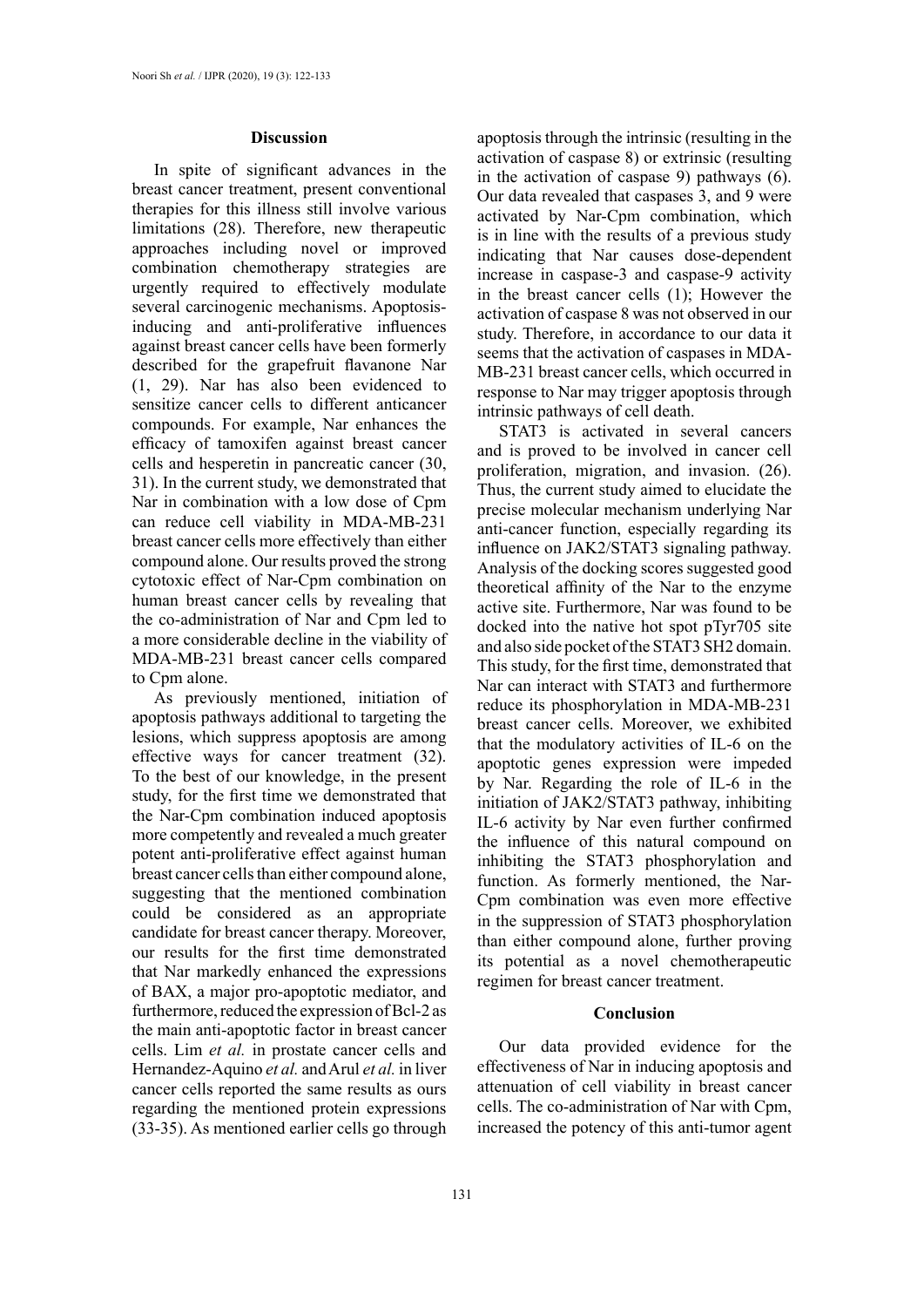and therefore, Nar may be regarded as a potent candidate for novel therapeutic interventions. Due to the fact that we are still in the very early steps of considering Nar as a powerful anti-breast cancer compound, further human clinical trials and animal studies are needed to confirm Nar as a powerful anti-cancer compound.

#### **References**

- (1) Wang R, Wang J, Dong T, Shen J, Gao X and Zhou J. Naringenin has a chemoprotective effect in MDA-MB-231 breast cancer cells via inhibition of caspase-3 and -9 activities*. Oncology Lett*. (2019) 17: 1217-22.
- (2) Koh SY, Moon JY, Unno T and Cho SK. Baicalein suppresses stem cell-like characteristics in radio- and chemoresistant MDA-MB-231 Human breast cancer cells through Up-regulation of IFIT2*. Nutrients* (2019) 11: 624.
- (3) Cella D and Fallowfield LJ. Recognition and management of treatment-related side effects for breast cancer patients receiving adjuvant endocrine therapy*. Breast Cancer Res. Treat*. (2008) 107: 167- 80.
- (4) Chen W, Zheng R, Baade PD, Zhang S, Zeng H, Bray F, Jemal A, Yu XQ and He J. Cancer statistics in China, 2015*. CA Cancer J. Clin*. (2016) 66: 115- 32.
- (5) Taylor CW and Kirby AM. Cardiac side-effects from breast cancer radiotherapy*. Clin. Oncol. (R Coll Radiol)* (2015) 27: 621-9.
- (6) Park SE, Shin WT, Park C, Hong SH, Kim GY, Kim SO, Ryu CH, Hong SH and Choi YH. Induction of apoptosis in MDA-MB-231 human breast carcinoma cells with an ethanol extract of Cyperus rotundus L. by activating caspases*. Oncol. Rep*. (2014) 32: 2461- 70.
- (7) Ravishankar D, Rajora AK, Greco F and Osborn HM. Flavonoids as prospective compounds for anticancer therapy*. Int. J. Biochem. Cell Biol*. (2013) 45: 2821-31.
- (8) Song HM, Park GH, Eo HJ, Lee JW, Kim MK, Lee JR, Lee MH, Koo JS and Jeong JB. Anti-proliferative effect of naringenin through p38-dependent downregulation of cyclin D1 in human colorectal cancer cells*. Biomol. Ther.* (2015) 23: 339-44.
- (9) Amaro M, Rocha J, Vila-Real H, Figueira M, Mota-Filipe H, Sepodes B and Ribeiro M. Anti-inflammatory activity of naringin and the biosynthesised naringenin by naringinase

immobilized in microstructured materials in a model of DSS-induced colitis in mice*. Food Res. Int*. (2009) 42: 1010-7.

- (10) Renugadevi J and Prabu SM. Naringenin protects against cadmium-induced oxidative renal dysfunction in rats*. Toxicology* (2008) 256: 128-34.
- (11) Ahamad MS, Siddiqui S, Jafri A, Ahmad S, Afzal M and Arshad M. Induction of apoptosis and antiproliferative activity of naringenin in human epidermoid carcinoma cell through ROS generation and cell cycle arrest*. PLoS One* (2014) 9: e110003.
- (12) Wang Bd, Yang ZY, Wang Q, Cai Tk and Crewdson P. Synthesis, characterization, cytotoxic activities, and DNA-binding properties of the La(III) complex with Naringenin Schiff-base*. Bioorg. Med. Chem*. (2006) 14: 1880-8.
- (13) Kanno SI, Tomizawa A, Hiura T, Osanai Y, Shouji A, Ujibe M, Ohtake T, Kimura K and Ishikawa M. Inhibitory effects of naringenin on tumor growth in human cancer cell lines and sarcoma S-180 implanted mice*. Biol. Pharm. Bull.* (2005) 28: 527- 30.
- (14) Kanno S-i, Tomizawa A, Ohtake T, Koiwai K, Ujibe M and Ishikawa M. Naringenin-induced apoptosis via activation of NF-κB and necrosis involving the loss of ATP in human promyeloleukemia HL-60 cells*. Toxicol. Lett*. (2006) 166: 131-9.
- (15) Emadi A, Jones RJ and Brodsky RA. Cyclophosphamide and cancer: golden anniversary*. Nat. Rev. Clin. Oncol.* (2009) 6: 638-47.
- (16) Stoll B. Evaluation of cyclophosphamide dosage schedules in breast cancer*. Br. J. Cancer* (1970) 24: 475-83.
- (17) Ahmed AR and Hombal SM. Cyclophosphamide (Cytoxan): a review on relevant pharmacology and clinical uses*. J. Am. Acad. Dermatol.* (1984) 11: 1115-26.
- (18) Elazzazy S, Mohamed AE and Gulied A. Cyclophosphamide-induced symptomatic hyponatremia, a rare but severe side effect: a case report*. OncoTargets Ther.* (2014) 7: 1641-5.
- (19) Park JH, Im SA, Byun JM, Kim KH, Kim JS, Choi IS, Kim HJ, Lee KH, Kim TY, Han SW, Oh DY and Kim TY. Cyclophosphamide, methotrexate, and 5-fluorouracil as palliative treatment for heavily pretreated patients with metastatic breast cancer: a multicenter retrospective analysis*. J. Breast Cancer* (2017) 20: 347-55.
- (20) Emadi A, Jones RJ and Brodsky RA. Cyclophosphamide and cancer: golden anniversary*. Nat. Rev. Clin. Oncol*. (2009) 6: 638-47.